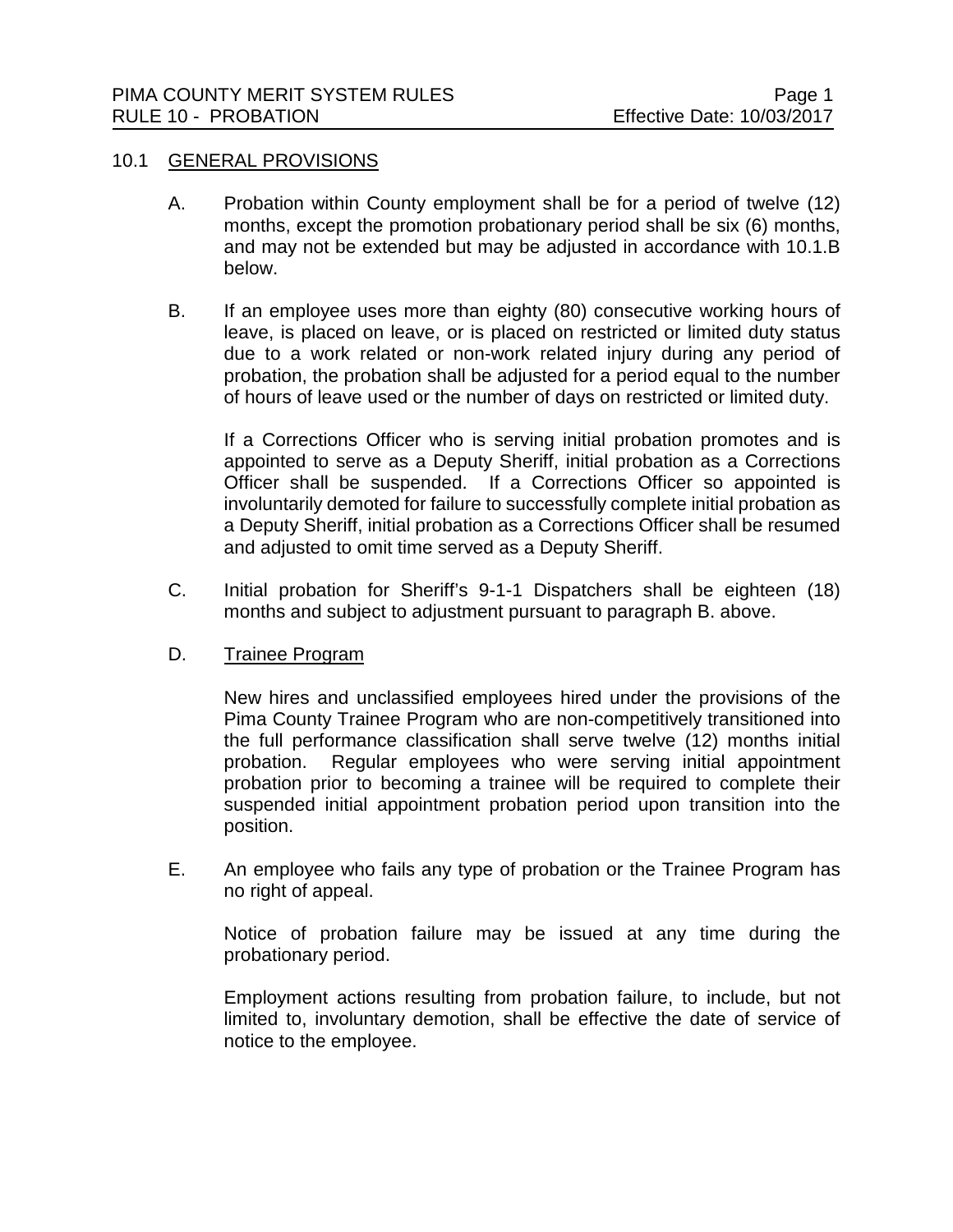# 10.2 TYPES OF PROBATION

## A. Initial Appointment

An employee shall serve probation following initial appointment as a regular employee. Upon completion of initial probation, the employee shall automatically achieve permanent status in County employment, unless otherwise notified in writing, prior to the end of probation, by the Appointing Authority.

# B. Promotion

- 1. An employee who is promoted shall be required to serve promotion probation.
- 2. The permanent status of an employee shall not be affected by serving promotion probation, and the employee shall be eligible for any other type of action during this period.
- 3. A promoted employee who fails promotion probation shall be subject to involuntary demotion, except that an employee serving initial probation who promotes within the same department and who fails promotion probation may be terminated for failure to successfully complete initial probation.

# C. Demotion

- 1. A demoted employee may be required to serve probation in the position to which demoted.
- 2. The permanent status of an employee shall not be affected by serving demotion probation, except that an employee demoted for a disciplinary reason who fails demotion probation shall be dismissed.
- 3. A permanent employee demoted for a non-disciplinary reason who fails demotion probation shall be laid off from the present position to which demoted. In such circumstances the laid-off employee is not eligible for reinstatement to the position from which laid off.

## D. Reemployment

Any laid-off employee who is reemployed shall be required to serve initial probation and shall not become permanent until probation is successfully completed.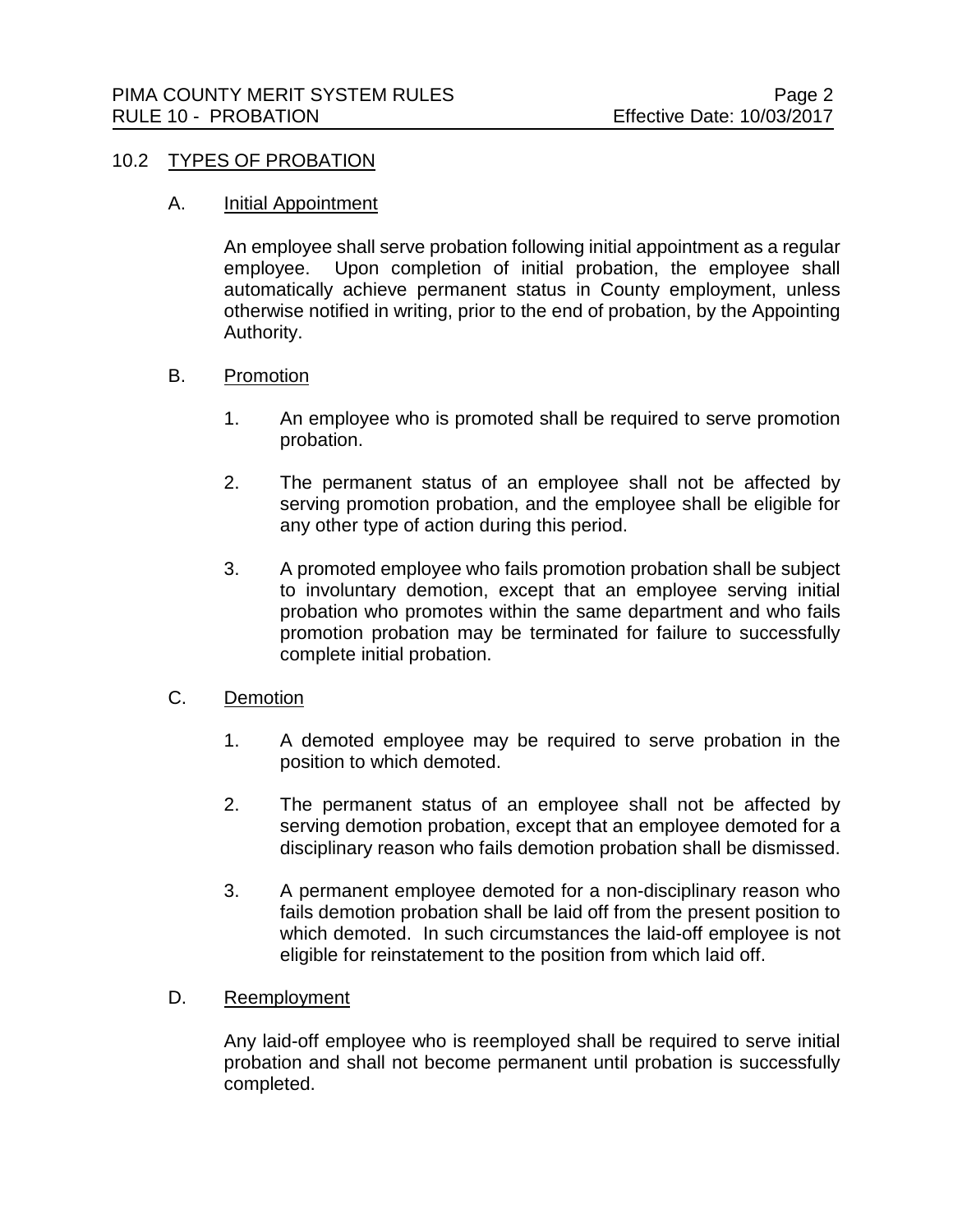# 10.2 E. Reinstatement

- 1. Any laid-off employee who is reinstated shall regain permanent status and may be required to serve probation pursuant to Section 10.1 A. of this Policy.
- 2. A reinstated employee who fails reinstatement probation shall be eligible for reinstatement for the duration of the reinstatement period. The employee shall be eligible and may be considered for reinstatement to another position in the same classification within the same department.
- 3. A terminated employee reinstated by order of the Merit System Commission shall not be required to serve probation.

# F. Reappointment/Open Range Reappointment

- 1. A reappointed employee may be required to serve probation in the position to which reappointed.
- 2. The permanent status of the employee shall not be affected by serving reappointment probation, and the employee shall be eligible for any other type of action during this period.
- 3. A reappointed employee who fails to successfully complete reappointment probation may return to a position with the same classification and to the same salary previously held.
	- a. If such a vacant position exists in the employee's present department, the Appointing Authority may place the employee in that position and may require the employee to serve probation. Failure to complete this probation shall result in layoff.
	- b. If no such vacancy exists in the present department, the previous department, if applicable, may place the employee in his/her previous position if vacant.
	- c. If no placement action is made, the employee shall be laid off from the classification previously held and within the present department, except that an employee serving initial probation who is reappointed within the same department and who fails reappointment probation may be terminated for failure to successfully complete initial probation.